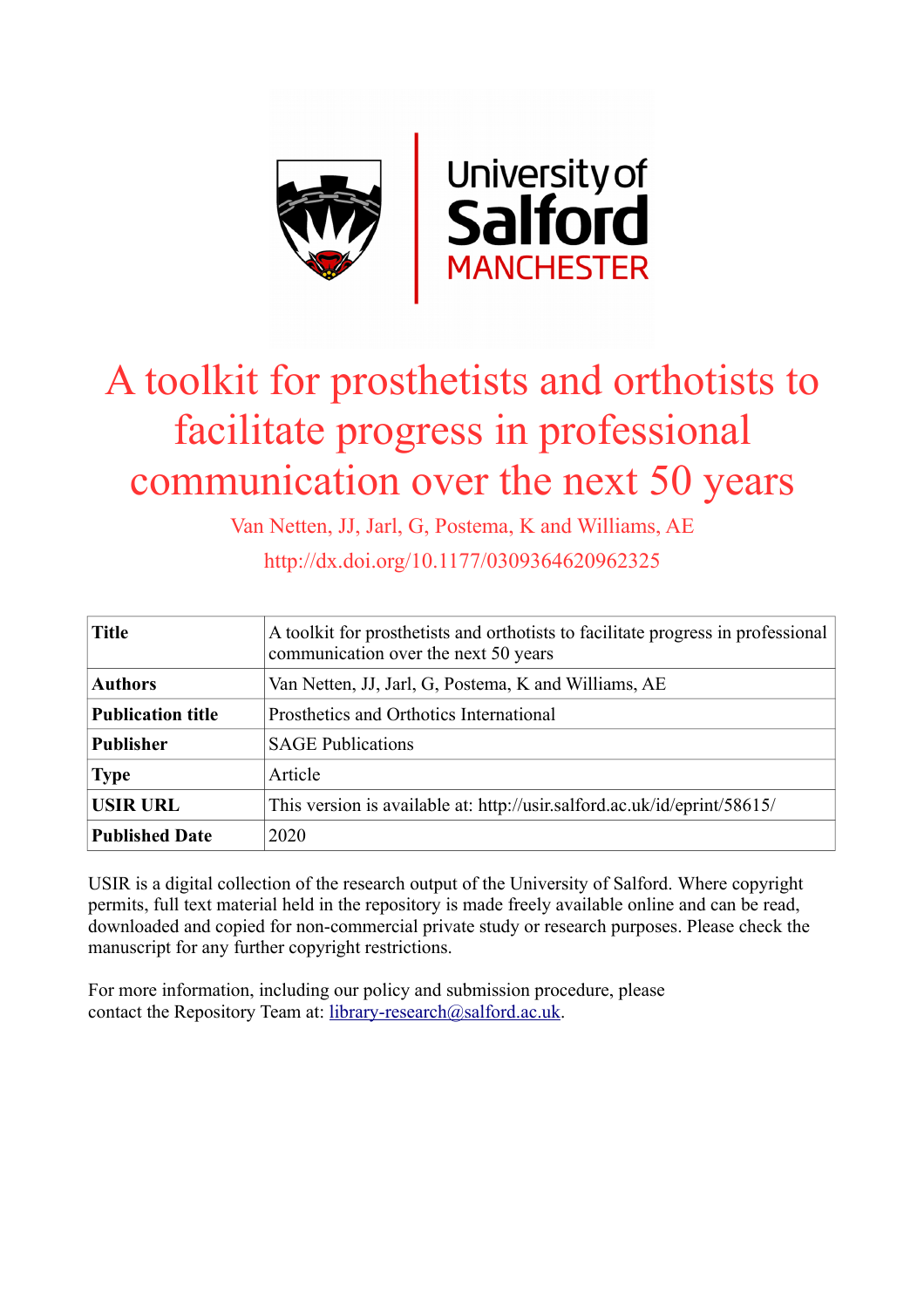## **A toolkit for prosthetists and orthotists to facilitate progress in professional communication over the next 50years**





INTERNATIONAL STENSSTIONAL<br>OCIETY FOR PROSTHETICS AND ORTHOTICS

*Prosthetics and Orthotics International* 1–8

© The International Society for Prosthetics and Orthotics 2020

DOI: 10.1177/0309364620962325 Article reuse guidelines: [sagepub.com/journals-permissions](https://uk.sagepub.com/en-gb/journals-permissions) [journals.sagepub.com/home/poi](https://journals.sagepub.com/home/poi)



### **Jaap J Van Netten1 , Gustav Jarl2,3 , Klaas Postema4 and Anita E Williams5**

#### **Abstract**

*Background*: In this celebratory issue of *Prosthetics and Orthotics International*, we review professional communication skills in the field of prosthetics and orthotics.

*Objective:* We aim to reflect on communication skills in the past 50 years, to discuss developments in the coming 50 years, and to create a toolkit and research agenda to facilitate progress in professional communication in the next 50years. *Results:* Despite being a key area in prosthetics and orthotics training programmes, we found no studies on professional communication with an experimental design published in *Prosthetics and Orthotics International*. As an alternative, we provide clinical reflections on the changes in professional communication in the past 50 years, and we discuss questionnaire-based and qualitative studies that provide evidence for the importance of communication in pedorthic footwear provision. In the coming 50 years, professional communication in the field of prosthetics and orthotics may be impacted by aging populations, global mobility, information technology, technological advances and emphasis on prevention. We discuss each of these topics. To facilitate progress in professional communication, we have created a toolkit with resources for prosthetics and orthotics professionals, prosthetics and orthotics students and other interested professionals.

*Conclusions:* We hope this toolkit will inspire others to use, extend and implement it in their daily practice. As a research agenda, we strongly recommend undertaking research on interventions to improve professional communication and to study its effect on clinically meaningful outcomes.

#### **Keywords**

Footwear, foot ulcer, multidisciplinary, patient–practitioner interaction, prosthetics and orthotics, research agenda

Date received: 6 July 2020; accepted: 1 September 2020

#### **Introduction**

We communicate. It is crucial for our existence and survival. Our most dominant form of communication is verbal. While words are considered 'the most powerful drug<sup>'1</sup> and 'our most inexhaustible source of magic',<sup>2</sup> use of words in a professional environment receives remarkably scant attention. In this celebratory issue of *Prosthetics and Orthotics International*, we have been invited to use words to reflect on professional communication skills in the field of prosthetics and orthotics (P&O). With our words, we aim to reflect on communication skills in the past 50 years, to discuss developments in the coming 50 years and to create a toolkit and research agenda to facilitate progress in professional communication over the next 50 years.

1 Department of Rehabilitation Medicine and Amsterdam Movement Sciences, Amsterdam UMC, University of Amsterdam, Amsterdam, The Netherlands

<sup>2</sup>Department of Prosthetics and Orthotics, Faculty of Medicine and Health, Örebro University, Örebro, Sweden

<sup>3</sup>University Health Care Research Center, Faculty of Medicine and Health, Örebro University, Örebro, Sweden

- 4 Department of Rehabilitation Medicine, University Medical Center Groningen, Groningen, The Netherlands
- <sup>5</sup>Directorate of Allied and Public Health, School of Health and Society, University of Salford, Salford, UK

#### **Corresponding author:**

Jaap J Van Netten, Department of Rehabilitation Medicine and Amsterdam Movement Sciences, Amsterdam UMC, University of Amsterdam, Meibergdreef 9, 1105 AZ, Amsterdam, The Netherlands. Email: [j.j.vannetten@amsterdamumc.nl](mailto:j.j.vannetten@amsterdamumc.nl)

**Associate Editor:** David Rusaw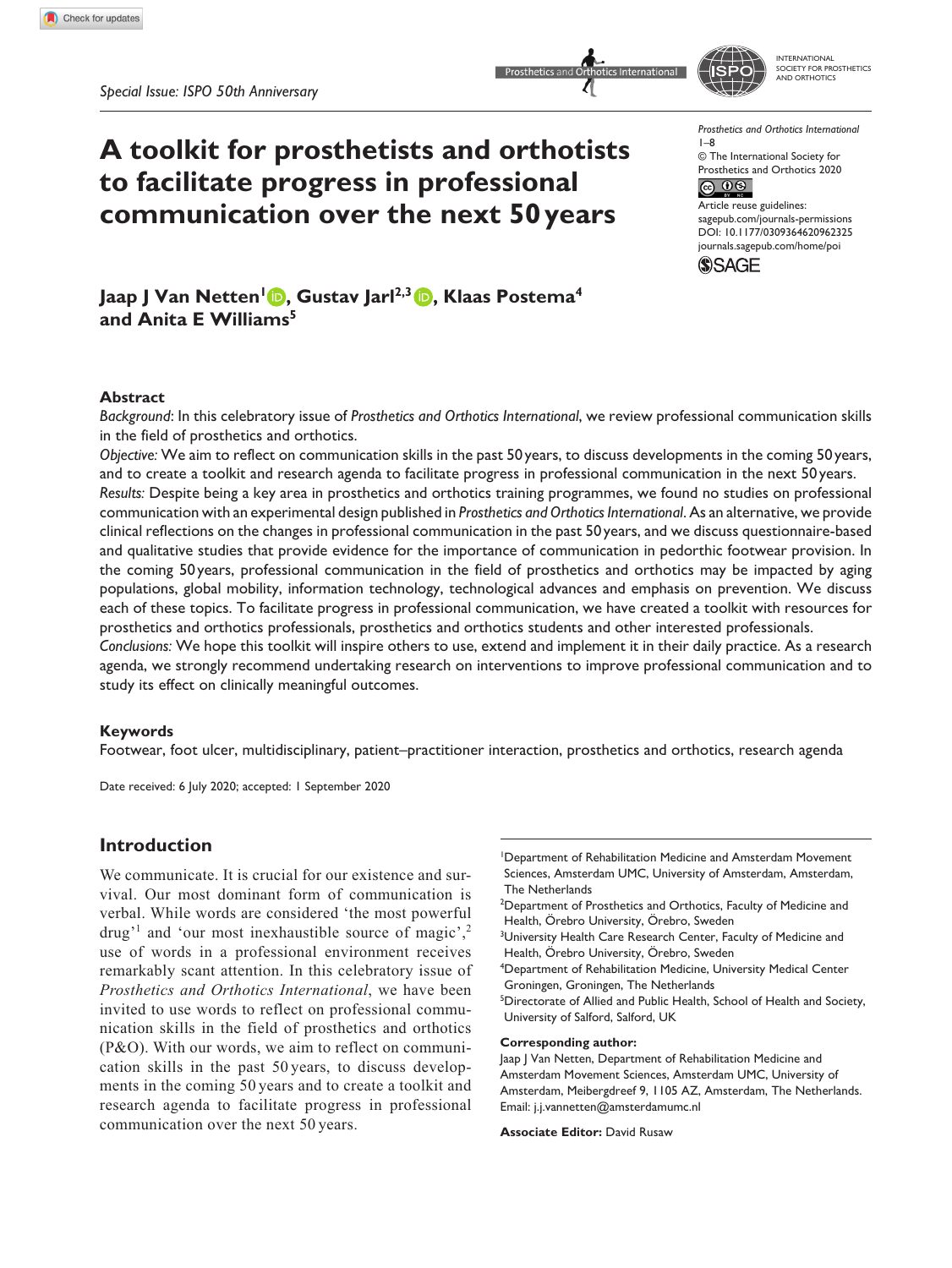#### **The past 50years**

The starting point for this article is a seminal paper by Dr Sidney Fishman on education in P&O, published in this journal in 1977.3 Fishman identified six areas of skills and knowledge indispensable for P&O professionals, including the area of communication skills.<sup>3</sup> Using only seven lines for his description of this area (the shortest of the six areas), both what is and what is not written are informative.

Communication can be defined as a process of exchanging information between individuals, through a common set of symbols, signs or behaviour.<sup>4</sup> However, Fishman narrows this, by focusing solely on communicating one's own 'ideas, opinions and points of view'.<sup>3</sup> Gathering information, an integral part in its exchange, is not described. Further, of the various symbols, signs or behaviour that can be used to communicate, Fishman focuses only on written and spoken words ('an adequate command of language skills'). Non-verbal communication or communication aids were not included. And while understanding others is discussed as part of other areas ('psychological sciences' and 'personal and cultural qualifications'), this separation makes communication seem more like a oneway street: from the P&O professional directed towards a patient or colleague. The intricate levels of trust and mutual understanding that can follow from person-centred twoway interactive communication, including being listened to and being informed,<sup>5</sup> is nowhere to be seen in his description of the skill of professional communication.

In the more than 40years following this article, the lack of attention on professional communication in the field of P&O

has hardly changed. Having searched *Prosthetics and Orthotics International* for articles on this topic, the only paper with communication in its title or keywords is our own clinical note:<sup>6</sup> an expert opinion paper, without scientific data on this topic. Extending the search by including articles with 'communication' in their abstract resulted in additional 19 papers. Of these, nine were not related to the topic of professional communication skills. A further five were partly related to this topic by, for example, describing a model or scale to facilitate professional communication; however, these studies did not include any relevant outcome data.<sup>7-11</sup> Of the five remaining studies, two did not include outcomes: one compared P&O programmes (including courses on communication skills) $12$  and the other discussed the development of a visualization aid, but not if using this aid improved communication or clinical outcomes.13 The only three studies in which data on this topic were presented included an observational study and two semi-quantitative studies. In the first, it was reported that P&O professionals agreed on role expectations related to professional communication.<sup>14</sup> In the latter two, the need for good communication and the importance of training P&O professionals in communication skills was discussed, but not investigated.15,16 Taking this together, no studies with an experimental design on the topic of professional communication have been published in this journal, despite communication being a key area in P&O programmes.<sup>17</sup>

Irrespective of its absence in research, the importance and complexity of professional communication has been clearly acknowledged in daily clinical practice. This has led to marked changes over the past 50years. In Box 1, one of

#### **Box 1.** Personal experiences – professional communication in the past 50 years.

In the seventies, there was almost no attention on communication skills during the training for healthcare professionals in the Netherlands. Around 1970, the first multidisciplinary consultancies started, via collaborations between rehabilitation physicians, P&O professionals and pedorthists. Reflecting on these consultancies, I now realize we unconsciously saw the patients as an object with a disorder that needed a device (such as a prosthesis, orthosis or pedorthic footwear). We often urged patients to use the device, to compensate for their disorder. As professionals, we decided that the device would be good for them, and we did not realize the impact of using a device. If, during follow-up, patients complained about the device, we evaluated its technical aspects. We would try to increase its functionality, and urge patients to use it. We never realized that patients might not even want to use it, and that they were actually trying to tell us they were reluctant to use it.

Gradually, we started to realize that there was more than just a patient's disorder. There is one case that I still remember: a 90-year-old woman was referred to us, because she kept having problems with her pedorthic footwear. On examination, I found her footwear to be technically perfect. I then remarked: 'I have the impression that you do not like them at all'. To that, she responded with: 'Finally a doctor who understands me. Of course, I don't like them. I am way too young to walk on this footwear'. She told me she'd rather have pain, than walk on such footwear, but she didn't dare to say so until we provided the opportunity. This was an eye opener.

We started to realize that personal values and subjective experiences play an important role in people's decision to use a device. We would ask patients to explain the advantages and disadvantages of a device from their viewpoint, and the patient decided whether to start with a prescription for a device or not. Patients who decided not to go ahead often came back some weeks later, telling us they'd changed their mind. They apparently needed the time to accept the need for a device. In these years, research in our department showed the critical influence of patients' expectations and acceptance, and the importance of good communication about those aspects.<sup>18,19</sup>

In my daily practice, I found techniques of motivational interviewing to be very helpful. They guided me to refrain from telling a patient the advantages and disadvantages, but rather have the patient tell me these themselves, with their own words, from their own perspective. This reinforced the lessons I learned that we are not just dealing with a disorder, but with a person with their own life, into which the device has to fit. To provide an optimal solution, we need to listen, to communicate.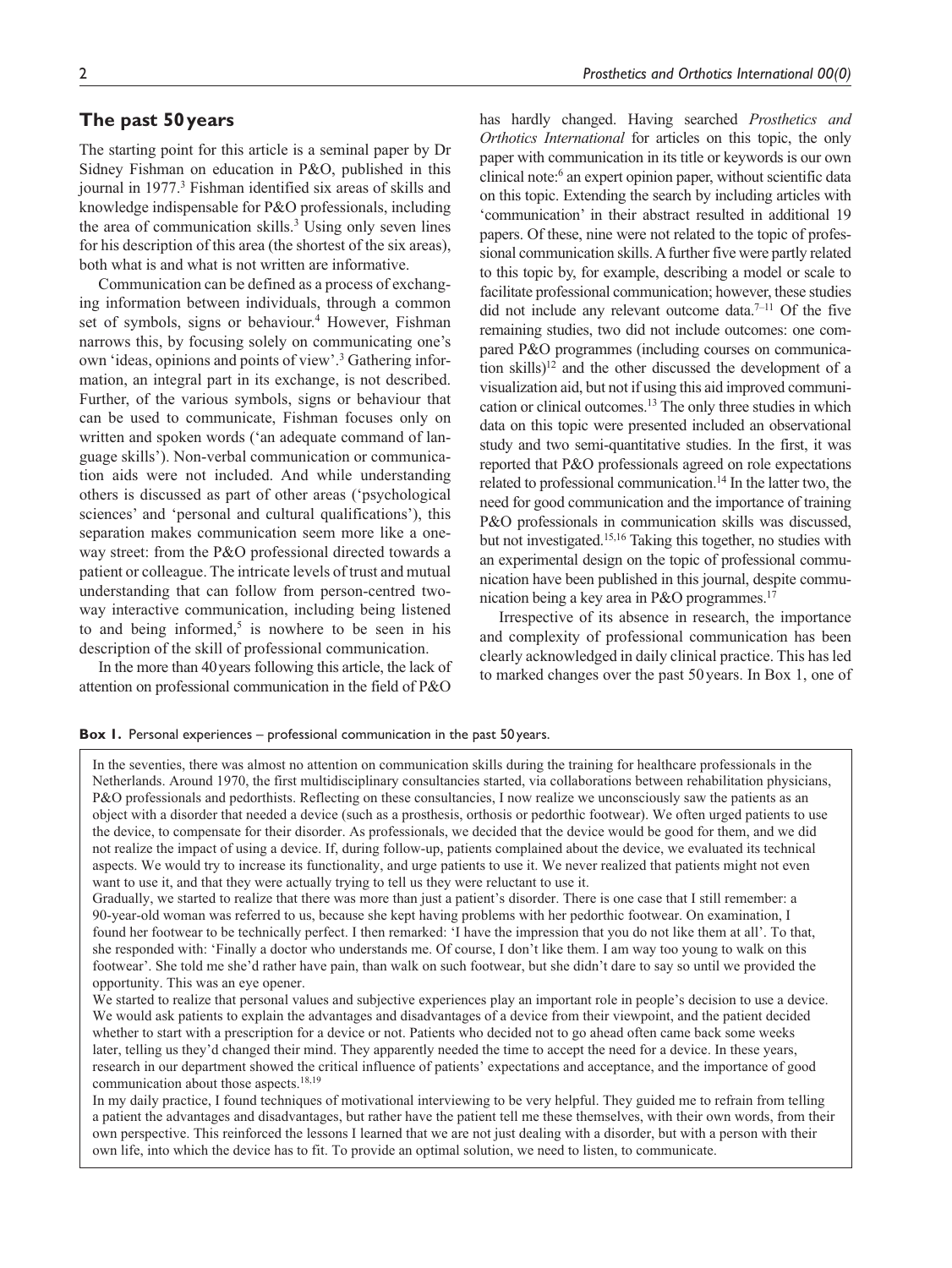the authors reflects on his personal experiences with professional communication in the P&O field throughout his long career.

As acknowledged in those experiences, some progress in professional communication in the field was the result of outcomes from questionnaire-based or qualitative research studies. In these studies, users and professionals reflect on the crucial role communication has in reaching positive outcomes. As a full review of such studies on all P&O-related topics goes beyond the scope of this article, we chose the topic of pedorthic footwear to illustrate the lessons on professional communication learned from such studies over the past 50 years, see Box 2 for our findings.

#### **The coming 50years**

Predictions of the future are inherently uncertain. However, some current global trends can be expected to continue. For example, professional communication in the P&O field will likely be impacted by aging populations, global mobility, information technology, technological advances and an emphasis on prevention of disease or complications, rather than their treatment.

#### *Aging populations*

In the future, patients will increasingly include older people with several co-morbidities and in need of coordinated multidisciplinary healthcare interventions.<sup>37</sup> For this reason, P&O professionals can expect to continue working with multidisciplinary teams.<sup>38</sup> These teams include patients, their family, and different healthcare professionals. When communicating with professionals inside and outside the P&O field, the International Classification of Functioning, Disability and Health (ICF) is useful as it is becoming the standard language for describing health and health-related states.<sup>39</sup> Also, the ICF is useful for effective communication within the patient's assessment, as it is based on a holistic biopsychosocial perspective, including both personal and environmental factors. Different tools have been developed for implementing the ICF in P&O practice, such as core sets,<sup>40,41</sup> an ICF-based supply framework,<sup>42</sup> and the Prosthetic and Orthotic Process model.<sup>9</sup> Also, a special issue focussing on the ICF was published in *Prosthetics and Orthotics International* in 2011.43 However, outcomes following implementation of such communication tools have not been investigated. Evaluation and optimization of such tools and other methods to facilitate working with an aging multimorbid population is needed.

**Box 2.** Lessons on professional communication from studies on pedorthic footwear.

Pedorthic footwear is defined as 'custom-made shoes and medical grade shoes with orthopaedic/pedorthic adaptations'.20 It is a frequently prescribed orthosis, for people with a variety of disorders, and its functional goals include pressure redistribution, pain reduction, foot support, stability provision and mobility enhancement.20 However, footwear is also a visible orthosis, and replaces something that is normally worn.21,22 As a result, factors unrelated to its functionality play an important role in people's satisfaction and their decision to wear such footwear. Since the early 2000s, multiple studies have highlighted the importance of professional communication to adequately handle these, to provide people with optimal footwear.

The earliest study where the role of communication was vital concerned evaluation of an innovative multidisciplinary footwear service.<sup>23</sup> This service was characterized by several key features that emerged from the Salford Report<sup>24</sup> as being vital in relation to achieving use of pedorthic footwear. Its central feature included discussion between the referring practitioner and the patient about footwear options, with agreement from the patient required prior to seeing the orthotist. Subsequently, clinical appointment time was allocated with the orthotist to achieve active engagement of the patient in all decision-making, and patients were provided with written information to supplement verbal explanations. This service resulted in greater use of pedorthic footwear and greater patient satisfaction, when compared to the traditional footwear service where the orthotist had little time to engage in effective communication.

Four questionnaire-based studies all point at the importance of communication in footwear provision. Three studies – one in people with degenerative disorders of the foot<sup>25</sup> and two in people with diabetes<sup>26,27</sup> – highlighted the importance of personal preferences and priorities, and hence the need for a 'good' clinical encounter; that is, without effective communication, the patient will feel disenfranchised from the healthcare process and may not use the footwear optimally. The third study, in a population with various disorders, found a direct association between good communication in the short-term (3months after provision) and continued long-term use (measured 1.5 years after provision).19 These studies were a major move forwards to acknowledging the complexity of footwear as an intervention, and stressing the importance of an individual's goals and context of use.

Deeper insights to the importance of communication were obtained from various qualitative studies. The common denominator in these studies was the importance for clinicians to relate to their patient when prescribing pedorthic footwear. This could be seen in clinician's abilities to understand and acknowledge women's social needs, $22.28$  to discuss expectations, acceptance and a patient's willingness to compromise,<sup>29</sup> to start a dialogue about potential consequences when not wearing the footwear $30$  and to match their communication style with a patient's preference.<sup>29</sup>

It emerges from these various studies that effective communication involves sharing of information to understand the patient, thereby enabling the patient to gain greater control over their choices, rather than being a passive receiver of an intervention partner. This aligns with the wider patient–practitioner communication literature.<sup>5,31–35</sup> Despite all technological advances, this quote from 1991 still rings true, also in the field of P&O: 'In spite of sophisticated technologies for medical diagnosis and treatment, talk remains the primary means by which the physician and patient exchange health information'.<sup>36</sup>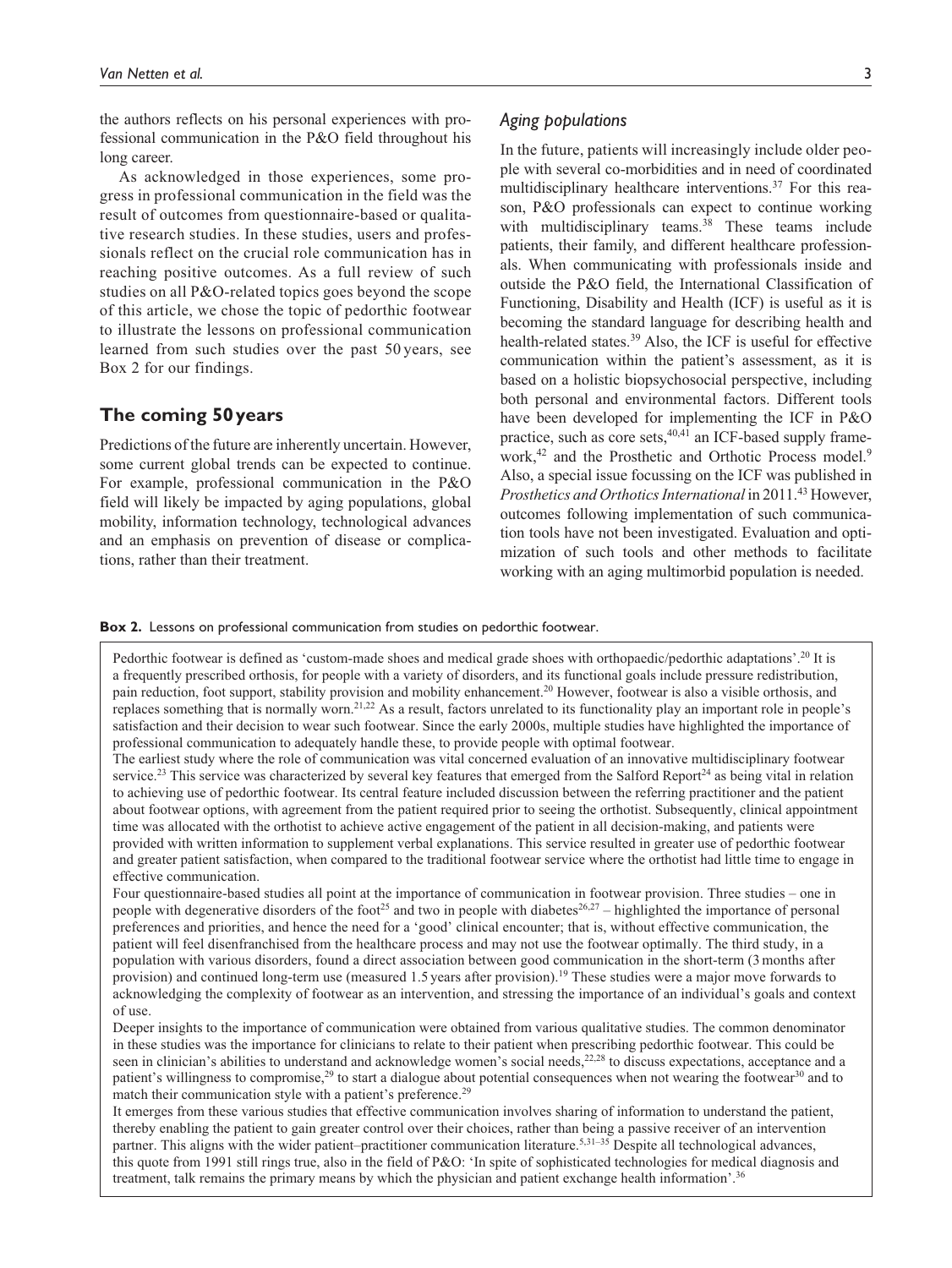#### *Global mobility*

Global mobility is increasing, meaning that more people will spend parts of their life in countries and cultures in which they did not grow up. This will increase the demands for communication skills and knowledge about cultural differences in conceptualizations of disease, disability and health. Some patients come from countries where people with disability have very low social status and disability is believed to be caused by witchcraft; this causes patients to feel discouraged and shy, and have low self-esteem.<sup>44,45</sup> When meeting these patients, it is especially important that P&O professionals show an attitude absent of judgement and encourage patients to express their wishes and expectations. Cultures may also have a different emphasis on internal and external locus of control, that is, to what extent outcomes are believed to be caused by factors inside or outside the person's own control. This results in different levels of adherence to self-care behaviours.46,47 Thus, P&O professionals need to clearly communicate why self-care is needed and in what ways it is expected to benefit patients.

#### *Information technology*

Information technology can be a valuable resource for accessing information on health, disease and P&O devices. However, patients generally do not have the education and knowledge to separate evidence-based information from advertisements and opinions. Thus, P&O professionals will likely meet knowledgeable patients demanding state-of-the-art interventions, but also patients with certain misconceptions, including unrealistic expectations of outcomes with P&O devices. This will place demands on P&O professionals to not only remain updated on recent innovations and evidence, but also to clearly communicate devices' mechanisms of action, inappropriateness of certain devices and realistic outcomes.

Online (non-physical) consultations have become more common in other parts of healthcare, and we can expect that certain consultations will become non-physical in the P&O field as well. For example, this may include consultations on how a device should be used, if it needs to be repaired or replaced, and questions on device-related issues such as skin chafing and pain. Non-physical consultations have several advantages, such as saving travel time and reducing environmental impact, and may be the preferred method by patients of working-age and patients with multiple healthcare appointments. However, this will present additional challenges for professional communication, for example, in obtaining relevant information when it is not possible to physically examine a patient or device.

#### *Technological advances*

Technological developments of P&O devices are likely to continue in the future, meaning that P&O devices will be more technologically advanced, but may also be more expensive.48 Given that medical and technological intervention options increase faster than healthcare budgets, there is an increasing gap between what can be done and what can be afforded.<sup>49</sup> This will put demands on P&O professionals' ability to communicate priorities with patients, including having the integrity to prioritize patients based on their needs, rather than based on 'who shouts the loudest'.

#### *Emphasis on prevention*

Historically, P&O devices were prescribed to improve functioning of individuals with a disability. However, there is an increasing emphasis on prevention, rather than treatment, of disease or complications.<sup>50</sup> As a result, more devices that aim to prevent disability over the longer-term, rather than directly improving functioning will be prescribed. For devices that aim to improve functioning, the patient's needs and the device's benefits are often immediately evident. In contrast, for devices used to prevent disability, patients' needs may be less obvious and the device's benefits may not be evident until after a substantial period of use. This makes it more difficult to motivate patients to use the device.30 An example: for a patient with diabetes and a lower limb amputation following an infected foot ulcer, the need for a prosthesis and benefit of its use are obvious. In contrast, for a patient at risk of such an ulcer, the need for and benefit of using pedorthic footwear to prevent foot ulcers can be less obvious, especially as sensory neuropathy can obscure symptoms from the patient.51 This was illustrated in a study where only 5% of patients with sensory neuropathy and a foot ulcer history mentioned 'protection' as important for usability of their footwear.26 For P&O devices to prevent disability, communication skills of P&O professionals need to include strategies to support patients' adherence to using the devices. A number of techniques have been used in the P&O field, for example, person-centred communication, shared decision-making and motivational interviewing,<sup>6,52</sup> but research on its effectiveness and implementation is very limited.

#### **Toolkit and research agenda**

To facilitate progress in professional communication over the next 50 years, continuing professional education and additional research on this topic are crucial. Based on our experiences, we have created a toolkit with multiple resources for P&O professionals, P&O students and other interested professionals to use (Table 1). This toolkit contains reading material such as research papers, frameworks and position statements, in addition to ideas for training, teaching and improving professional communication.

The intention of this toolkit is not to remain a static table in this article. It is available as a word document in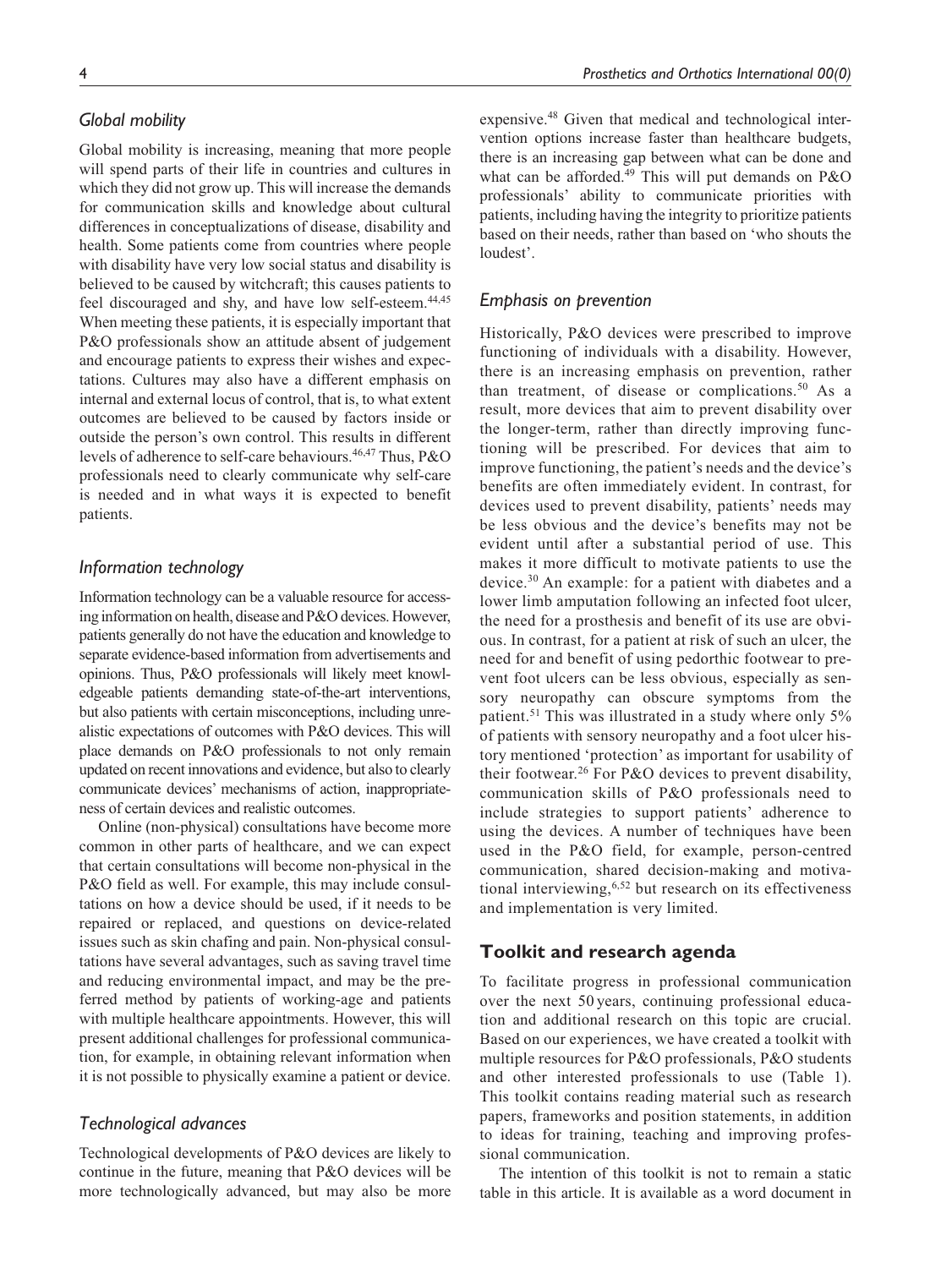#### **Table 1.** Communication toolkit.

#### **Communication skills training**

 Many courses on professional communication skills are available worldwide, based on a variety of theoretical frameworks or approaches. We list two of the most commonly used in medicine with an example of their application in the field of P&O. We also add the link to the training videos that we developed specifically for people working with pedorthic footwear.

| Motivational interviewing                  | Evidence-based approach to communication that enhances motivation for functional<br>behavioural change by helping people to resolve ambivalence.                                                                                                                                                                                                                                                                                                                                                                                                           |
|--------------------------------------------|------------------------------------------------------------------------------------------------------------------------------------------------------------------------------------------------------------------------------------------------------------------------------------------------------------------------------------------------------------------------------------------------------------------------------------------------------------------------------------------------------------------------------------------------------------|
|                                            | Developed by clinical psychologists Millner and Rollnick (1991, Guilford Press). Courses<br>widely on offer worldwide.                                                                                                                                                                                                                                                                                                                                                                                                                                     |
|                                            | For a specific application in the field of P&O, see Keukenkamp et al., 2018: https://doi.<br>org/10.7547/16-171.                                                                                                                                                                                                                                                                                                                                                                                                                                           |
| Shared decision-making                     | Healthcare professional and patient working together towards best healthcare choices, at<br>the intersection between evidence-based medicine and person-centred communication.<br>See for a classic paper Charles et al., 1997: https://doi.org/10.1016/s0277-9536(96)00221-3.<br>For a specific application in the field of P&O, see, for example, Quigley et al. (2018):<br>https://doi.org/10.1177/0309364617752984.                                                                                                                                    |
| Communication during footwear<br>provision | To train healthcare professionals working in the field of pedorthic footwear, we created<br>videos to be used for training professional communication skills. These videos are part of<br>the book 'Pedorthic Footwear' (editor-in-chief: K. Postema). Specifically, background and<br>guidance with the videos is given in Chapter 20 ('Do's and dont's in communication'; Van<br>Netten et al.).<br>These videos are made available for readers of this article on: https://www.berjalan.org/<br>pfbook/pfbook-2-4/. Use the password 'XAVGH' to access. |

#### **Language guidelines**

 Language is a key aspect in communication, both written and spoken. The words you choose have an impact, and it is therefore important to reflect on them. To guide healthcare professionals, multiple language guidelines are available. We list some commonly used guidelines here, or guidelines we find useful in our daily practice.

| The bias free language guidelines<br>from the American Psychological<br>Association | https://apastyle.apa.org/style-grammar-guidelines/bias-free-language/disability                                                                           |
|-------------------------------------------------------------------------------------|-----------------------------------------------------------------------------------------------------------------------------------------------------------|
| Guidelines on the use of language<br>in diabetes care and education                 | https://care.diabetesjournals.org/content/early/2017/09/26/dci17-0041                                                                                     |
| Consensus statement on the<br>importance of language in obesity                     | https://pubmed.ncbi.nlm.nih.gov/32333880/                                                                                                                 |
| United Nations Gender inclusive<br>language                                         | https://www.un.org/en/gender-inclusive-language/guidelines.shtml                                                                                          |
| Disability-related language style<br>guide                                          | https://ncdj.org/style-guide/ (National Center on Disability and Journalism)<br>https://adata.org/factsheet/ADANN-writing (Americans with Disability Act) |
| Guidelines on inclusive language                                                    | https://www.linguisticsociety.org/resource/guidelines-inclusive-language (Linguistic Society<br>of America)                                               |
| Communication frameworks to help your practice                                      |                                                                                                                                                           |
|                                                                                     | Communication frameworks may help to see your communication in a bigger picture. This can be very broad (such as with the                                 |

Pink Book or CLAS toolkit listed below) or specific (using ICF to communicate with colleagues, using the structured footwear provision elements). We list some we find helpful.

| National Institute of Health -                                      | www.nih.gov/clearcommunication (and the associated 'Pink Book': http://www.cancer.                                                        |
|---------------------------------------------------------------------|-------------------------------------------------------------------------------------------------------------------------------------------|
| <b>Clear Communication</b>                                          | gov/publications/health-communication/pink-book.pdf)                                                                                      |
| National Standards for Culturally<br>and Linguistically Appropriate | See: https://www.nih.gov/institutes-nih/nih-office-director/office-communications-public-<br>liaison/clear-communication/cultural-respect |
| Services in Health and Health                                       | With a toolkit available here: https://www.cms.gov/About-CMS/Agency-Information/                                                          |
| Care                                                                | OMH/Downloads/CLAS-Toolkit-12-7-16.pdf                                                                                                    |
| <b>Clear Communication Index</b>                                    | https://www.cdc.gov/ccindex/ (Centers for Disease Control and Prevention)                                                                 |
| Using the ICF framework for<br>professional communication           | See special issue in Prosthetics and Orthotics International: https://journals.sagepub.com/<br>toc/poia/35/3                              |
|                                                                     | Also see Jarl and Ramstrand, 2018: https://doi.org/10.1177/0309364617729925                                                               |
| Structured footwear provision<br>elements                           | Van Netten et al., 2017: https://doi.org/10.1177/0309364616650080                                                                         |
|                                                                     |                                                                                                                                           |

#### **Relevant research papers on professional communication in healthcare**

 Below is a list of research papers we found useful, when writing this article and when reflecting on communication-related findings in our studies. These articles all come from the more general literature on medical communication. This list below is not meant to be exhaustive or complete, so please add more when you use this toolkit.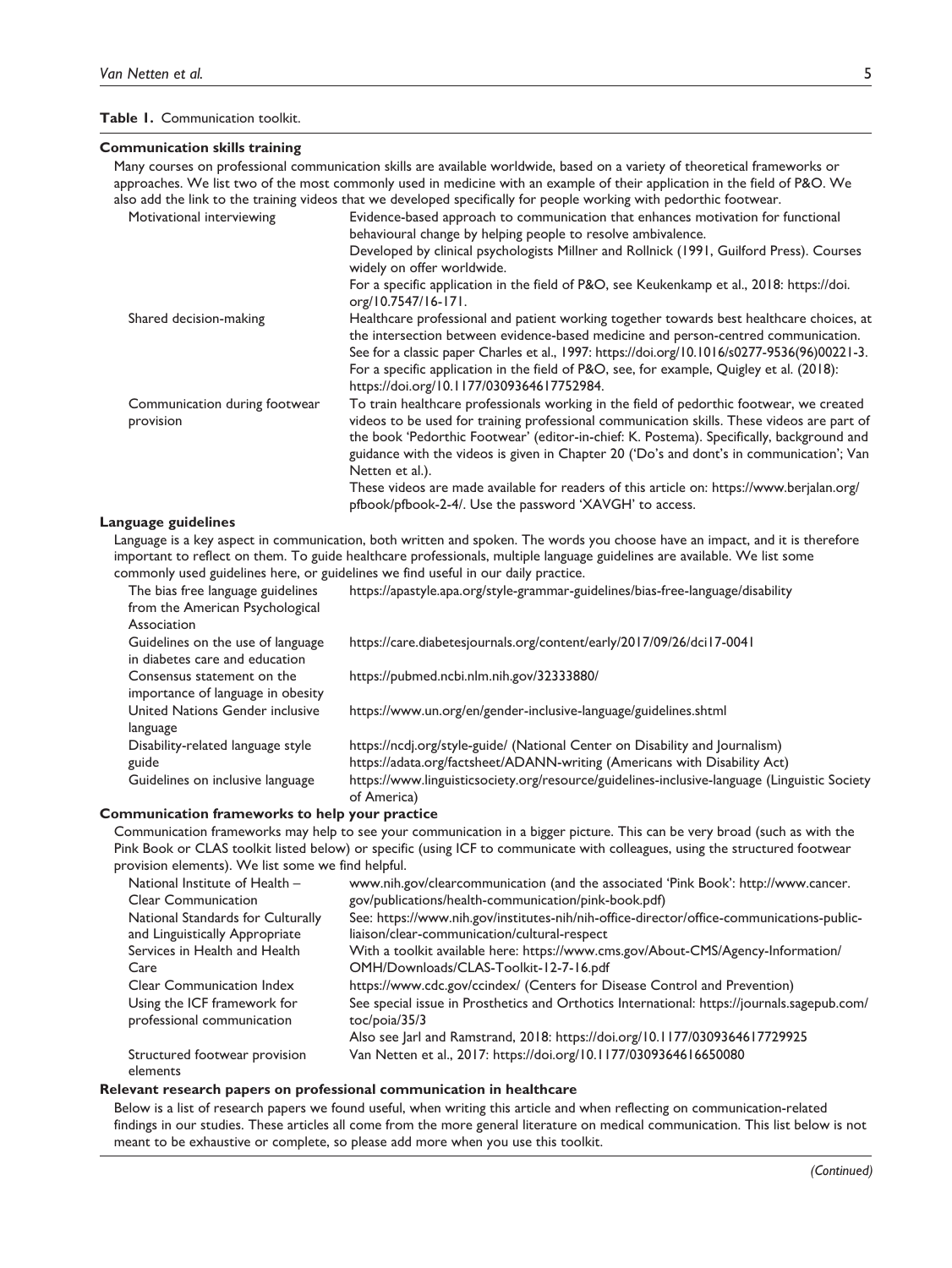#### **Table 1.** (Continued)

- De Haes H, Bensing J. Endpoints in medical communication research, proposing a framework of functions and outcomes. Patient Educ Couns 2009;74(3):287–294.
- Duffy FD, Gordon GH, Whelan G, et al. Assessing competence in communication and interpersonal skills: the Kalamazoo II report. Acad Med 2004;79(6):495–507.
- Makoul G. Essential elements of communication in medical encounters: the Kalamazoo consensus statement. Acad Med 2001;76(4):390–393.
- Rees S, Williams A. Promoting and Supporting Self-Management for Adults Living in the Community With Physical Chronic Illness: A Systematic Review of the Effectiveness and Meaningfulness of the Patient-Practitioner Encounter. JBI Libr Syst Rev. 2009;7(13):492–582.
- Street RL Jr. Information-giving in medical consultations: the influence of patients' communicative styles and personal characteristics. Soc Sci Med 1991;32(5):541–548.
- Street RL Jr, Makoul G, Arora NK, Epstein RM. How does communication heal? Pathways linking clinician-patient communication to health outcomes. Patient Educ Couns 2009;74(3):295–301.
- Street Jr RL, De Haes HC. Designing a Curriculum for Communication Skills Training From a Theory and Evidence-Based Perspective. Patient Educ Couns. 2013;93(1):27–33.
- Street RL. How Clinician-Patient Communication Contributes to Health Improvement: Modelling Pathways From Talk to Outcome. Patient Educ Couns 2013;92(3):286–291.
- Van Dulmen S, Sluijs E, van Dijk L, et al. Patient adherence to medical treatment: a review of reviews. BMC Health Serv Res 2007;7:55.
- Van Dulmen S, Sluijs E, van Dijk L, et al. Furthering patient adherence: a position paper of the international expert forum on patient adherence based on an internet forum discussion. BMC Health Serv Res 2008;8:47.

Table 1, to be used and extended.We hope it will inspire others to implement it in daily practice, in P&O programmes at universities or schools, in professional courses or conferences, or anywhere else. We further hope others will extend this toolkit by adding resources, and sharing these via social media.

As a research agenda, we strongly recommend undertaking research on interventions to improve professional communication, and to study its effect on clinically meaningful outcomes. It is important for these studies to clearly define and describe the intervention to allow replication, and to use predefined outcomes at predefined immediate, intermediate or longer-term time points. $31$ Interventions may concern training professionals in using models or frameworks to facilitate communication, training professionals in specific communication techniques, developing and using visualization aids or other communication tools, testing educational interventions and many more.

#### **Conclusion**

Professional communication was regarded as a key area in the P&O programme Fishman described in this journal in 1977,<sup>3</sup> and that is still the case. However, the lack of research on this topic stands in the way of evidence-based professional communication in P&O. Professional communication remains a skill taught and refined based on expert opinion. While we celebrate 50years of the *International Society of Prosthetics and Orthotics*, we hope the society's journal will receive many gifts in the years to come in the form of high-quality studies on this topic, to progress the field and to improve outcomes for people who rely on P&O professionals.

#### **Author Contributions**

All authors contributed equally in the preparation of this manuscript. JJvN wrote the first and last section, made Table 1, and performed the search. GJ wrote the second section, KP wrote Box 1, AEW wrote Box 2. All authors critically reflected on sections written by others, and added to these. JJvN is the guarantor of the work.

#### **Declaration of Conflicting Interests**

The author(s) disclosed no potential conflicts of interest with respect to the research, authorship and/or publication of this article.

#### **Funding**

The author(s) disclosed that they received no financial support for the research, authorship and/or publication of this article.

#### **ORCID iDs**

Jaap J Van Netten **in** <https://orcid.org/0000-0002-6420-6046> Gustav Jarl <https://orcid.org/0000-0002-6410-2474>

#### **References**

- 1. Kipling R. Speech delivered for the Royal College of surgeons. *The Times*, 15 February 1923.
- 2. Dumbledore A. *Harry Potter and the deathly hallows* (Movie, part 2), 2011.
- 3. Fishman S. Education in prosthetics and orthotics. *Prosthet Orthot Int* 1977; 1: 52–55.
- 4. Merriam Webster Dictionary. Communication, [https://](https://www.merriam-webster.com/dictionary/communication) [www.merriam-webster.com/dictionary/communication](https://www.merriam-webster.com/dictionary/communication)  (2020, accessed 19 June 2020).
- 5. Makoul G. Essential elements of communication in medical encounters: the Kalamazoo consensus statement. *Acad Med* 2001; 76: 390–393.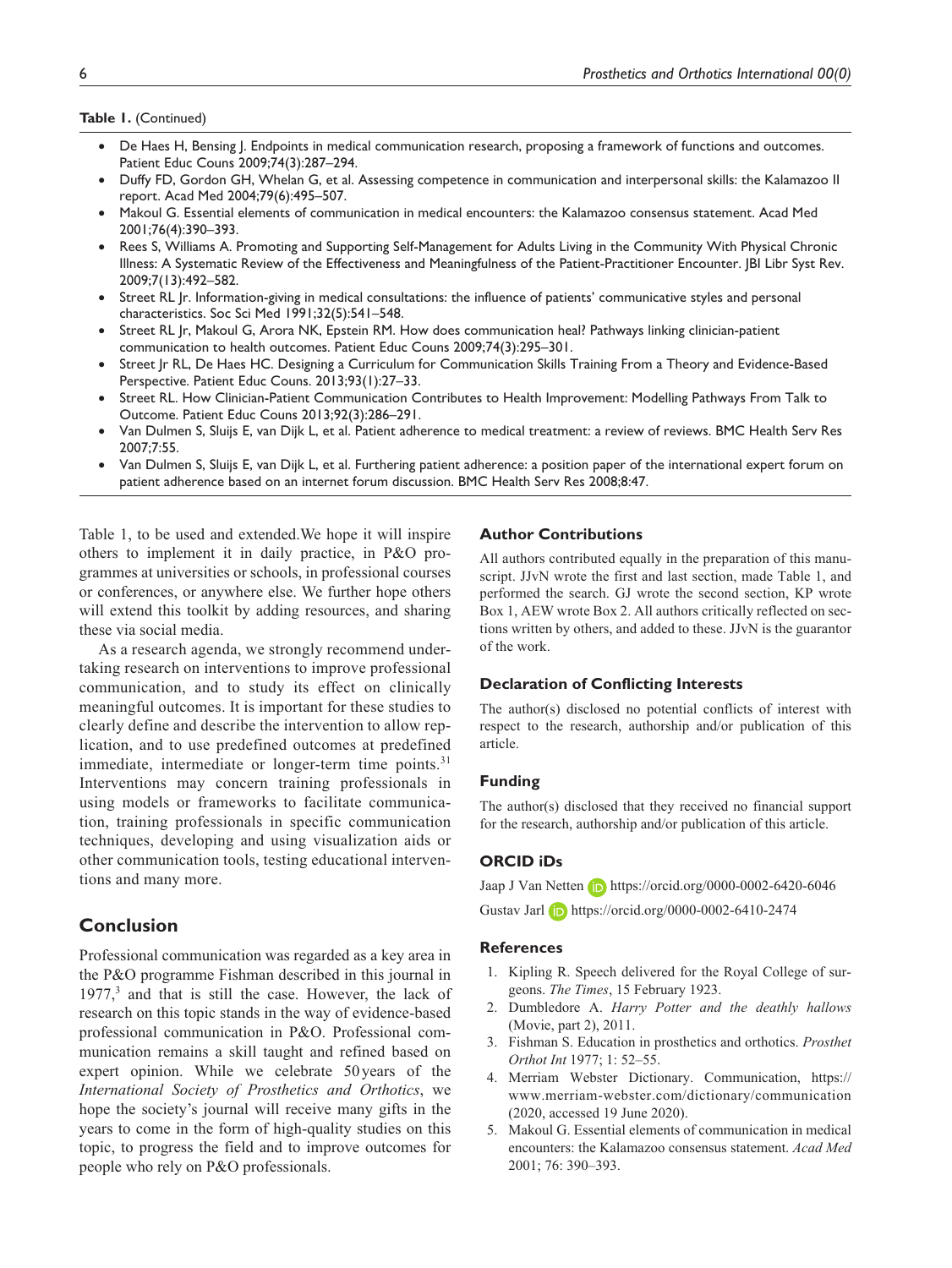- 6. Van Netten JJ, Francis A, Morphet A, et al. Communication techniques for improved acceptance and adherence with therapeutic footwear. *Prosthet Orthot Int* 2017; 41: 201–204.
- 7. Hermansson LM. Structured training of children fitted with myoelectric prostheses. *Prosthet Orthot Int* 1991; 15: 88–92.
- 8. Fatone S, Johnson WB, Tran L, et al. Quantification of rectifications for the Northwestern University Flexible Sub-Ischial Vacuum Socket. *Prosthet Orthot Int* 2017; 41: 251–257.
- 9. Jarl G and Ramstrand N. A model to facilitate implementation of the International Classification of Functioning, Disability and Health into prosthetics and orthotics. *Prosthet Orthot Int* 2018; 42: 468–475.
- 10. Gailey R, Kristal A, Lucarevic J, et al. The development and internal consistency of the comprehensive lower limb amputee socket survey in active lower limb amputees. *Prosthet Orthot Int* 2019; 43: 80–87.
- 11. DeZeeuw KG and Dudek N. Orthosis comfort score: establishing initial evidence of reliability and validity in ankle foot orthosis users. *Prosthet Orthot Int* 2019; 43: 478–484.
- 12. Aminian G and O'Toole JM. Undergraduate prosthetics and orthotics programme objectives: a baseline for international comparison and curricular development. *Prosthet Orthot Int* 2011; 35: 445–450.
- 13. Kobayashi T, Orendurff MS and Boone DA. Dynamic alignment of transtibial prostheses through visualization of socket reaction moments. *Prosthet Orthot Int* 2015; 39: 512–516.
- 14. Mackenzie RL, Murphy G, Balasundaram AP, et al. An exploration of role expectations of the clinical prosthetist. *Prosthet Orthot Int* 2020; 44: 10–17.
- 15. Beaumont-White S and Ham RO. Powered wheelchairs: are we enabling or disabling? *Prosthet Orthot Int* 1997; 21: 62–73.
- 16. Christensen B, Ellegaard B, Bretler U, et al. The effect of prosthetic rehabilitation in lower limb amputees. *Prosthet Orthot Int* 1995; 19: 46–52.
- 17. International Society for Prosthetics and Orthotics. ISPO education standards for prosthetic/orthotic occupations, <https://www.ispoint.org/page/EducationStandards2> (2018, accessed 19 June 2020).
- 18. Van Netten JJ, Jannink MJ, Hijmans JM, et al. Patients' expectations and actual use of custom-made orthopaedic shoes. *Clin Rehabil* 2010; 24: 919–927.
- 19. Van Netten JJ, Jannink MJ, Hijmans JM, et al. Long-term use of custom-made orthopedic shoes: 1.5-year follow-up study. *J Rehabil Res Dev* 2010; 47: 643–649.
- 20. Postema K, Schott KH, Jannise D, et al. *Pedorthic footwear: assessment and treatment*. 1st ed. Foundation Berjalan, the Netherlands: Weerselo, 2018.
- 21. Williams AE and Graham AS. 'My feet– visible, but ignored . . '. A qualitative study of foot care for people with rheumatoid arthritis. *Clin Rehabil* 2012; 26: 952–959.
- 22. Williams AE, Nester CJ and Ravey MI. Rheumatoid arthritis patients' experiences of wearing therapeutic footwear – a qualitative investigation. *BMC Musculoskelet Disord* 2007; 8: 104.
- 23. Williams A and Meacher K. Shoes in the cupboard: the fate of prescribed footwear? *Prosthet Orthot Int* 2001; 25: 53–59.
- 24. Bowker P, Rocca E, Arnell P, et al. *A study of the organisation of orthotic services in England and Wales*. Salford: University of Salford, 1992.
- 25. Jannink MJ, Ijzerman MJ, Groothuis-Oudshoorn K, et al. Use of orthopedic shoes in patients with degenerative disorders of the foot. *Arch Phys Med Rehabil* 2005; 86: 687–692.
- 26. Arts ML, de Haart M, Bus SA, et al. Perceived usability and use of custom-made footwear in diabetic patients at high risk for foot ulceration. *J Rehabil Med* 2014; 46: 357–362.
- 27. Jarl G, Alnemo J, Tranberg R, et al. Gender differences in attitudes and attributes of people using therapeutic shoes for diabetic foot complications. *J Foot Ankle Res* 2019; 12: 21.
- 28. Williams AE, Nester CJ, Ravey MI, et al. Women's experiences of wearing therapeutic footwear in three European countries. *J Foot Ankle Res* 2010; 3: 23.
- 29. Van Netten JJ, Dijkstra PU, Geertzen JH, et al. What influences a patient's decision to use custom-made orthopaedic shoes? *BMC Musculoskelet Disord* 2012; 13: 92.
- 30. Paton JS, Roberts A, Bruce GK, et al. Patients' experience of therapeutic footwear whilst living at risk of neuropathic diabetic foot ulceration: an interpretative phenomenological analysis (IPA). *J Foot Ankle Res* 2014; 7: 16.
- 31. De Haes H and Bensing J. Endpoints in medical communication research, proposing a framework of functions and outcomes. *Patient Educ Couns* 2009; 74: 287–294.
- 32. Van Dulmen S, Sluijs E, van Dijk L, et al. Patient adherence to medical treatment: a review of reviews. *BMC Health Serv Res* 2007; 7: 55.
- 33. Van Dulmen S, Sluijs E, van Dijk L, et al. Furthering patient adherence: a position paper of the international expert forum on patient adherence based on an internet forum discussion. *BMC Health Serv Res* 2008; 8: 47.
- 34. Street RL Jr, Makoul G, Arora NK, et al. How does communication heal? Pathways linking clinician-patient communication to health outcomes. *Patient Educ Couns* 2009; 74: 295–301.
- 35. Duffy FD, Gordon GH, Whelan G, et al. Assessing competence in communication and interpersonal skills: the Kalamazoo II report. *Acad Med* 2004; 79: 495–507.
- 36. Street RL Jr. Information-giving in medical consultations: the influence of patients' communicative styles and personal characteristics. *Soc Sci Med* 1991; 32: 541–548.
- 37. World Health Organization. Ageing and health, [https://](https://www.who.int/news-room/fact-sheets/detail/ageing-and-health) [www.who.int/news-room/fact-sheets/detail/ageing-and](https://www.who.int/news-room/fact-sheets/detail/ageing-and-health)[health](https://www.who.int/news-room/fact-sheets/detail/ageing-and-health) (2018, accessed 19 June 2020).
- 38. De Laat FA, van Heerebeek B and van Netten JJ. Advantages and disadvantages of interdisciplinary consultation in the prescription of assistive technologies for mobility limitations. *Disabil Rehabil Assist Technol* 2019; 14: 386–390.
- 39. World Health Organization. *International classification of functioning, disability and health: ICF*. Geneva: World Health Organization, 2001.
- 40. Kohler F, Cieza A, Stucki G, et al. Developing core sets for persons following amputation based on the International Classification of Functioning, Disability and Health as a way to specify functioning. *Prosthet Orthot Int* 2009; 33: 117–129.